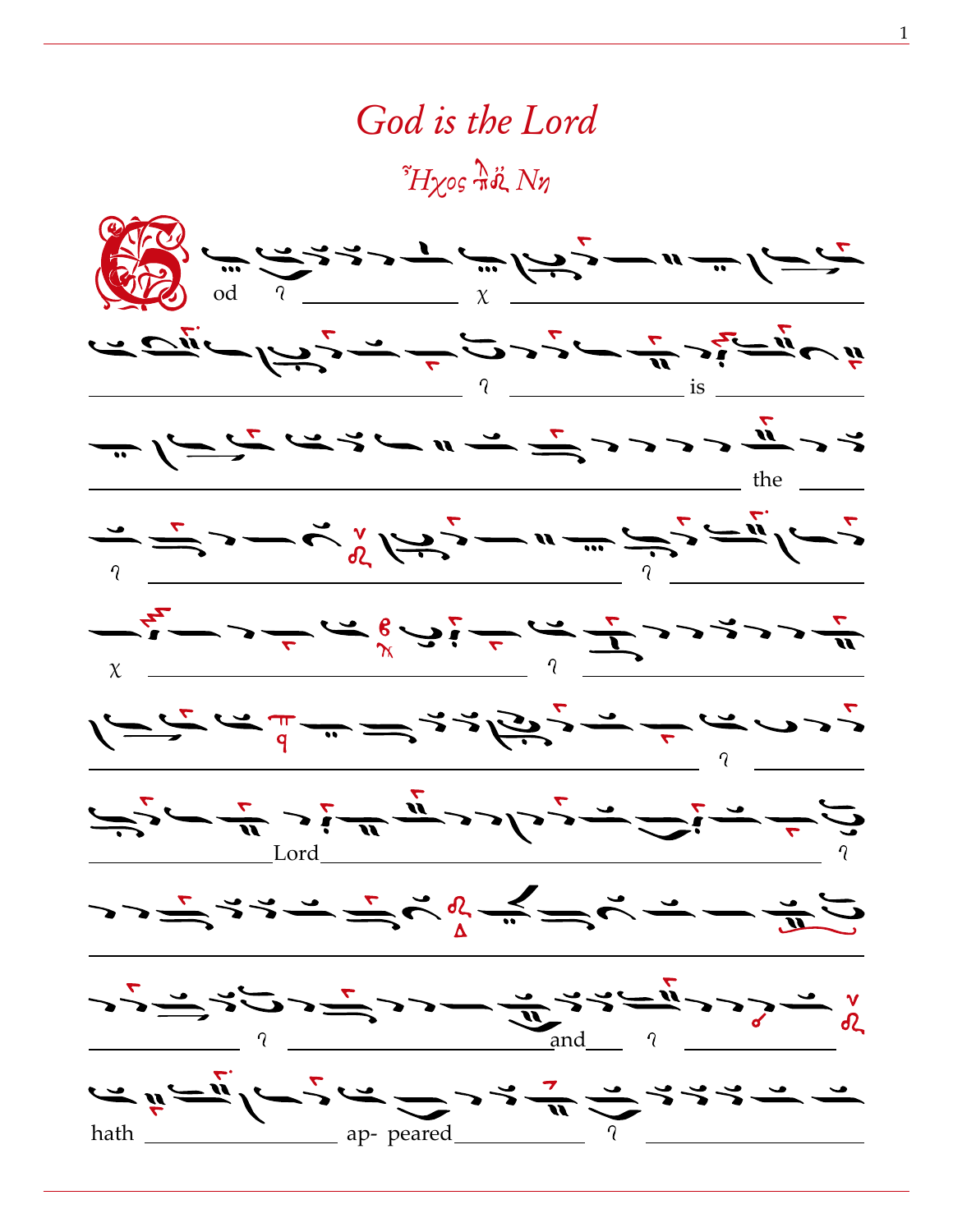![](_page_1_Figure_0.jpeg)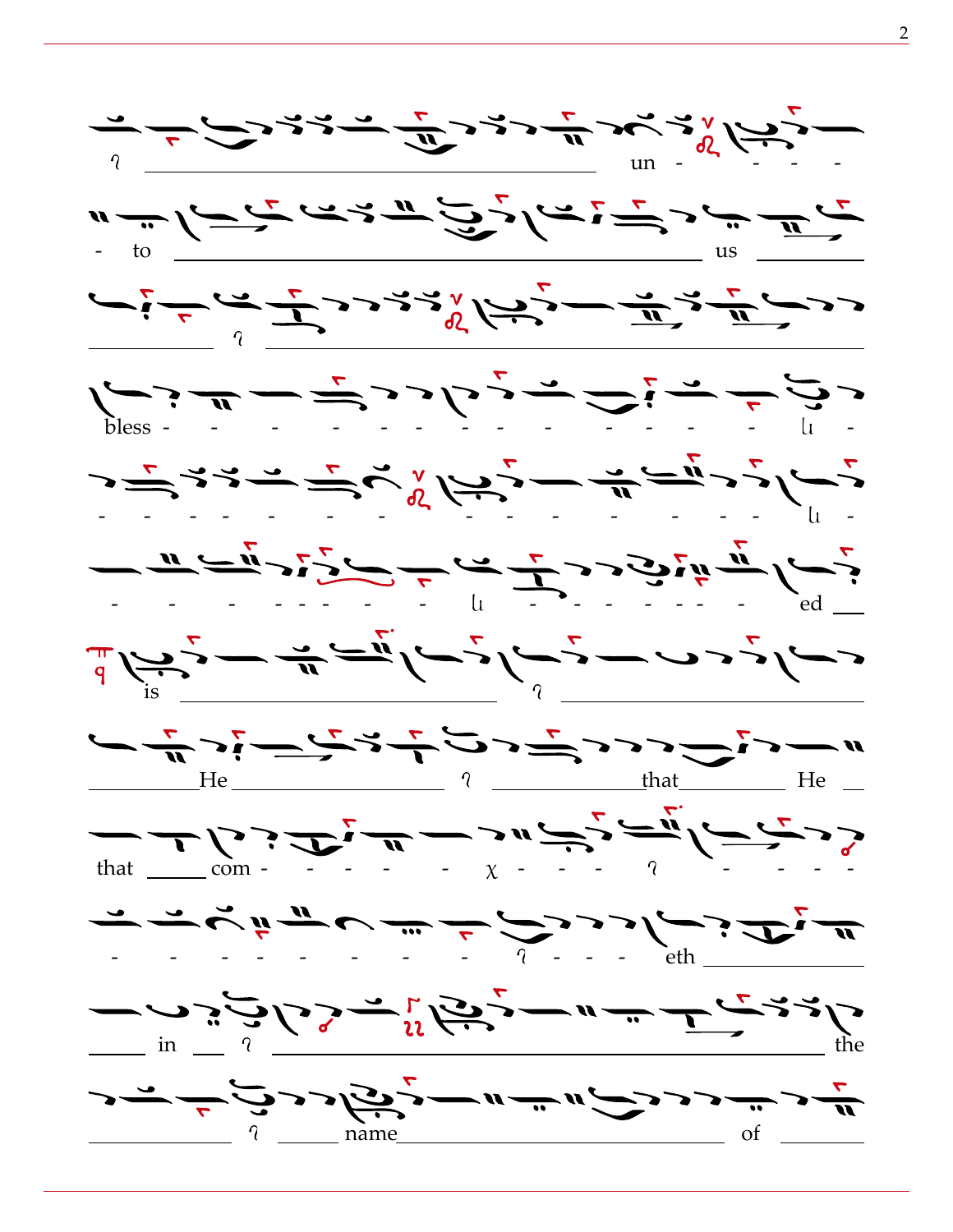![](_page_2_Figure_0.jpeg)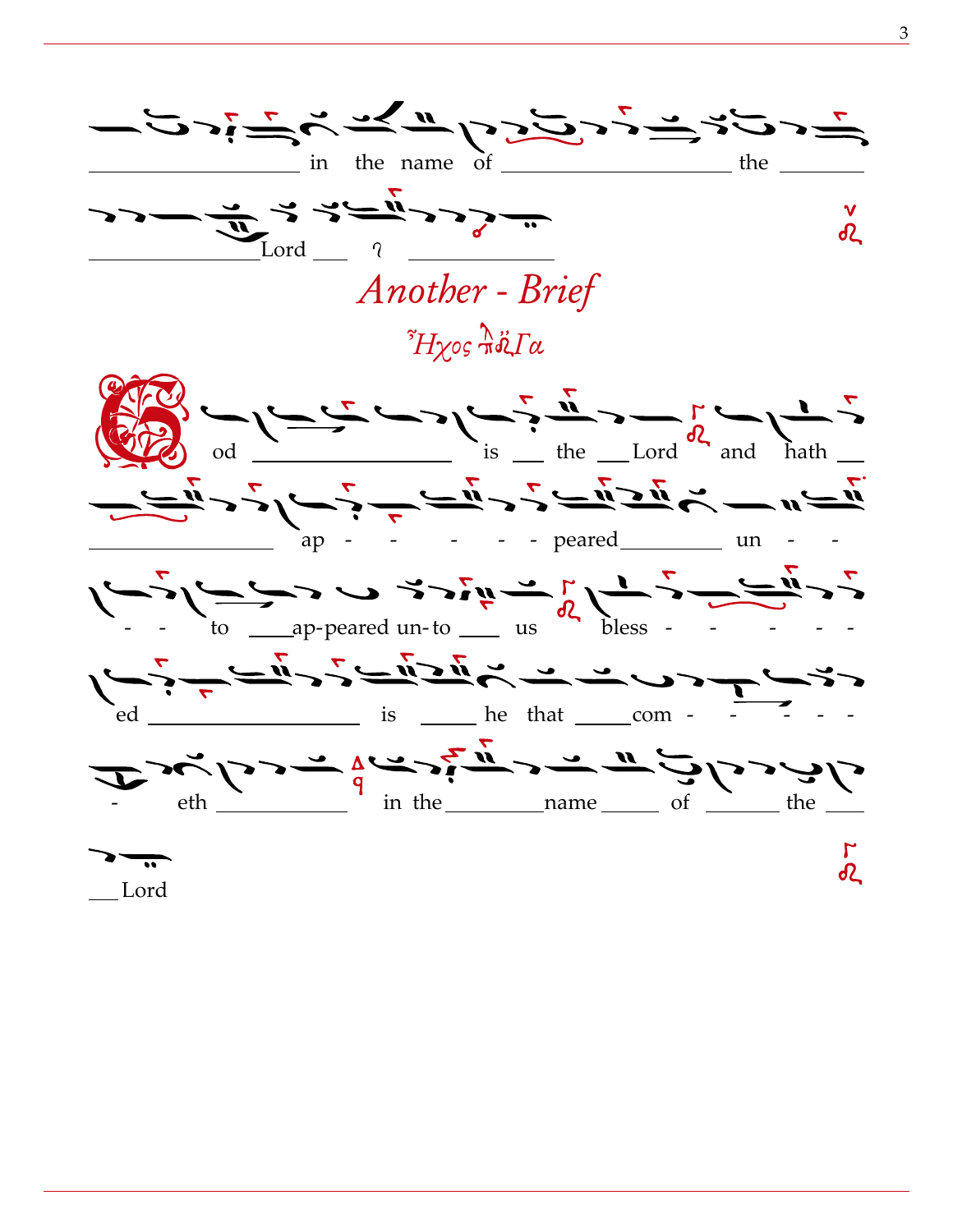## Το προσταγθέν The Common Melody.  $\tilde{H}$ yos  $\tilde{\pi}$ ổ<br/> $\chi$ Nn

![](_page_3_Picture_1.jpeg)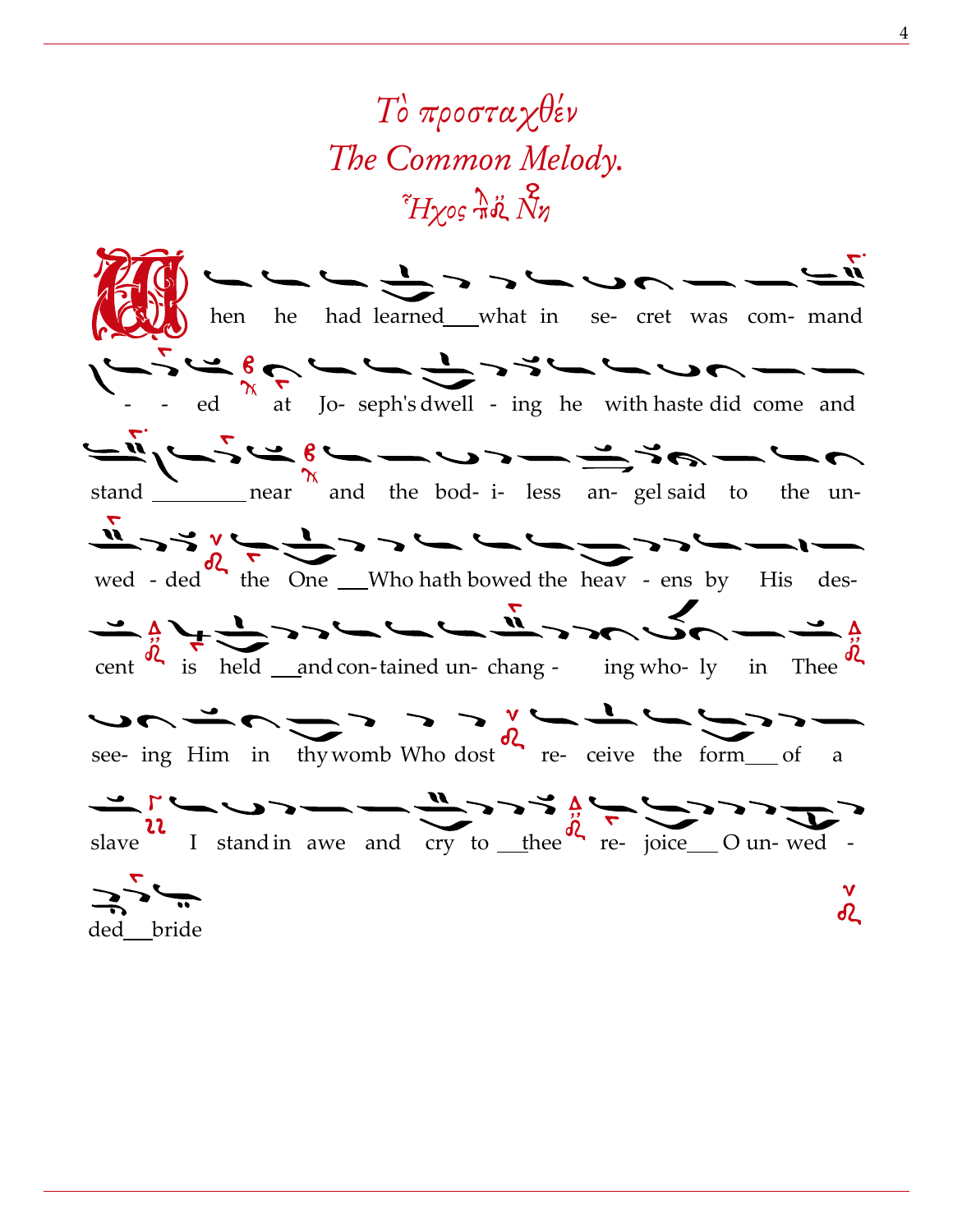## The Ancient Melody

![](_page_4_Figure_1.jpeg)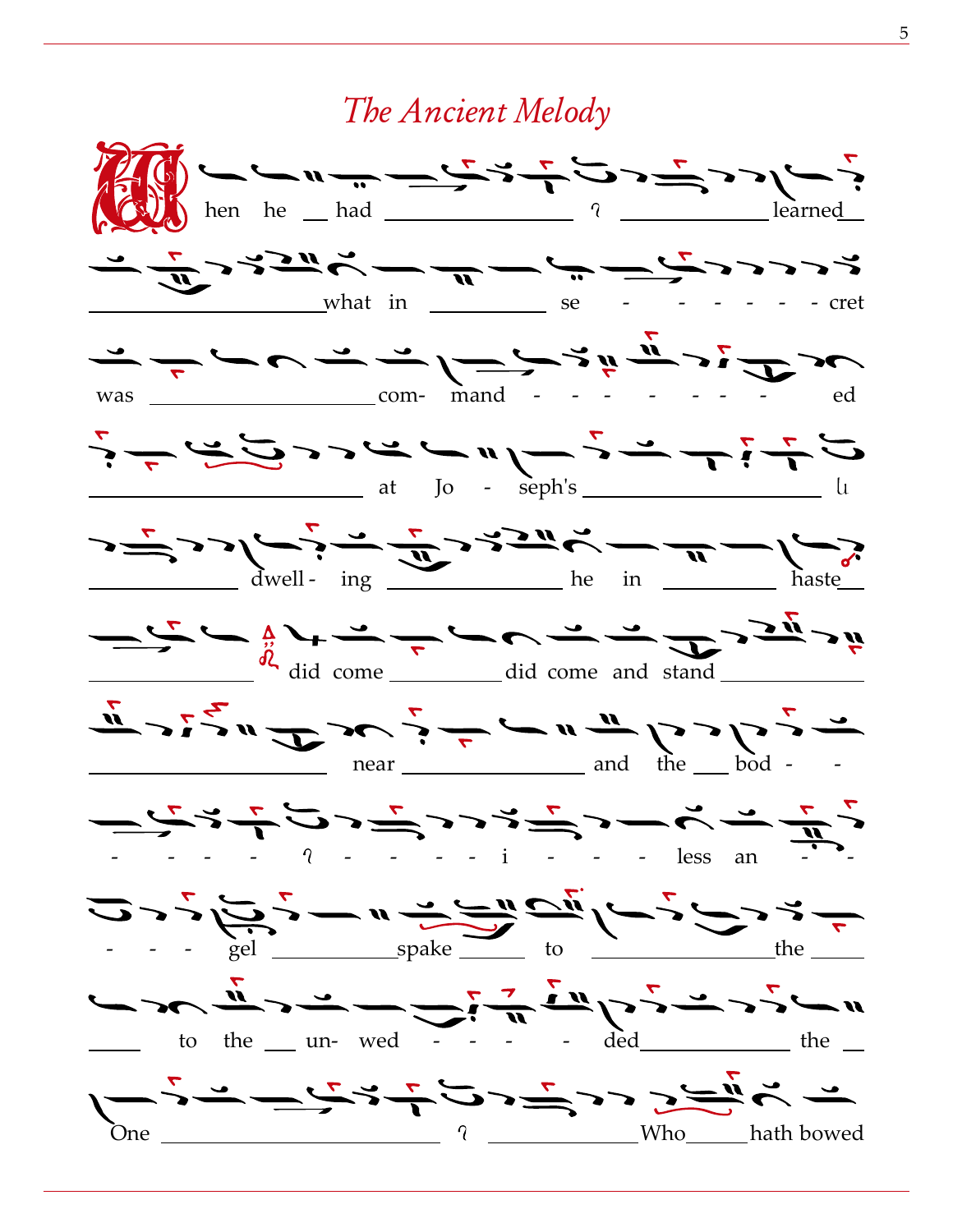![](_page_5_Figure_0.jpeg)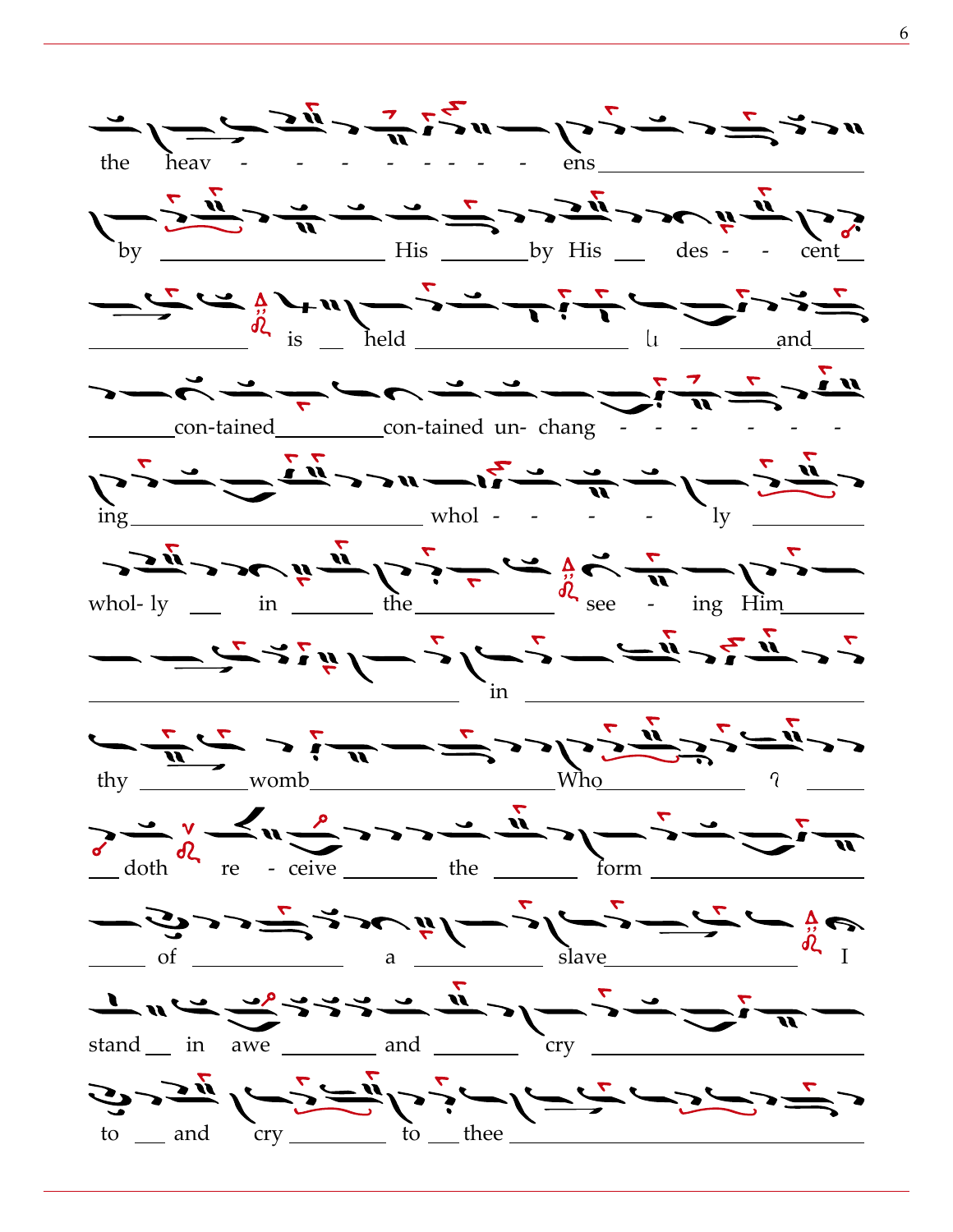![](_page_6_Figure_0.jpeg)